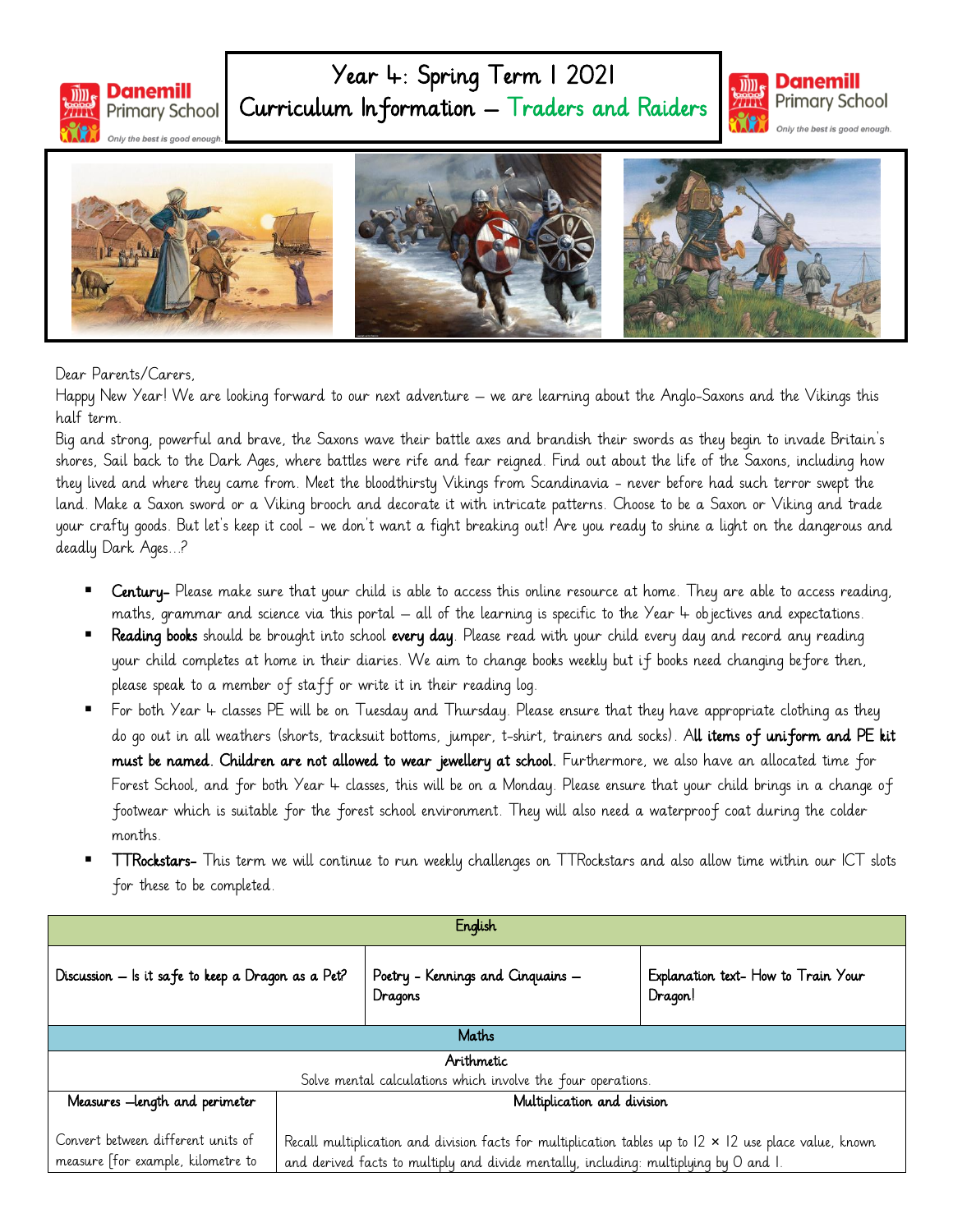| metre; hour to minute].                   |                             |  | Multiplying together three numbers.                                                                    |  |  |
|-------------------------------------------|-----------------------------|--|--------------------------------------------------------------------------------------------------------|--|--|
| Measure and calculate the                 |                             |  | Recognise and use factor pairs and commutativity in mental calculations.                               |  |  |
| perimeter of a rectilinear figure         |                             |  | Multiply two-digit and three-digit numbers by a one-digit number using formal written layout.          |  |  |
| (including squares) in centimetres        |                             |  | Solve problems involving multiplying and adding, including using the distributive law to multiply two- |  |  |
| and metres.                               |                             |  | digit numbers by one digit, integer scaling problems and harder correspondence problems such as n      |  |  |
| Find the area of rectilinear shapes       |                             |  | objects are connected to m objects.                                                                    |  |  |
| by counting squares.                      |                             |  |                                                                                                        |  |  |
| Maps; Settlements and<br><b>Geography</b> |                             |  | The children will use maps, atlases, globes and computer mapping to locate countries and               |  |  |
|                                           | Europe                      |  | describe features studied. Next the children will describe and understand the key aspects of           |  |  |
|                                           |                             |  | Anglo-Saxon and Viking settlements and understand how the map of Europe has evolved.                   |  |  |
| Anglo-Saxons and Vikings<br>History       |                             |  | First the children will use a Time line to place events correctly. Next, they will research the        |  |  |
|                                           |                             |  | life and times of the Saxons and the Vikings.                                                          |  |  |
| Computing                                 | Use the internet safely     |  | The children will, understand computer networks including the internet, how they can provide           |  |  |
|                                           | Animation and Digital       |  | multiple services such as the WWW and the opportunities they offer for communication and               |  |  |
|                                           | Imagery.                    |  | collaboration. Using the Internet to search safely.                                                    |  |  |
|                                           |                             |  | They will create a simple animation about one of the famous Viking heroes.                             |  |  |
| Science                                   | Sound                       |  | The children will explore vibration, pitch and volume. They will learn how the human ear               |  |  |
|                                           |                             |  | works.                                                                                                 |  |  |
| <b>RE</b>                                 | What can we learn from      |  | Learn about a variety of religions and compare their thoughts and ideas about right and                |  |  |
| religions about deciding what             |                             |  | wrong with Christian beliefs.                                                                          |  |  |
| is right and wrong?                       |                             |  |                                                                                                        |  |  |
| PE<br>Attack and Defence Games            |                             |  | Look at traditional Viking dances and learn to move in time with the music.                            |  |  |
|                                           | Dance                       |  |                                                                                                        |  |  |
| Improve their mastery of art<br>Art       |                             |  | Learn about Anglo-Saxon pattern work and create sketches of Celtic knots.                              |  |  |
|                                           | and design techniques,      |  |                                                                                                        |  |  |
|                                           | including drawing, painting |  |                                                                                                        |  |  |
|                                           | and sculpture with a range  |  |                                                                                                        |  |  |
|                                           | of materials (e.g. pencil,  |  |                                                                                                        |  |  |
|                                           | charcoal and paint)         |  |                                                                                                        |  |  |
| D&T                                       | Select from and use a wider |  | This term the children will be making a Dragon's Eye from clay.                                        |  |  |
|                                           | range of materials and      |  |                                                                                                        |  |  |
|                                           | components, including       |  |                                                                                                        |  |  |
|                                           | construction materials.     |  |                                                                                                        |  |  |
|                                           | textiles and ingredients,   |  |                                                                                                        |  |  |
|                                           | according to their          |  |                                                                                                        |  |  |
|                                           | functional properties and   |  |                                                                                                        |  |  |
|                                           | aesthetic qualities.        |  |                                                                                                        |  |  |

## Things that you could do at home:

- Look at images of Anglo-Saxon coins. Can you design your own coin? You could draw a picture or use modelling clay or other materials to make your coin look like metal - use your imagination!
- Do some research about Viking names and their meanings, and make up some suitable Viking names for your friends and family. Remember to describe something about the person's appearance or characteristics.
- Research some simple Viking embroidery patterns. Using a needle and coloured threads, embroider a small handkerchief. Maybe you could give it to someone as a present?
- Look at animals in Viking art (search online for Urnes or Jelling style). Can you design and draw your own imaginary beast to make a fantastic pattern?
- Find out more about the futhark or runic alphabet used by the Vikings. Write a short message using the runic characters. They wrote on wood, bone and stone. What will you use?
- Listen online to someone speaking Old English or Old Norse. Can you recognise any of the words? Can you learn how to express a greeting or phrase in one of these ancient languages?